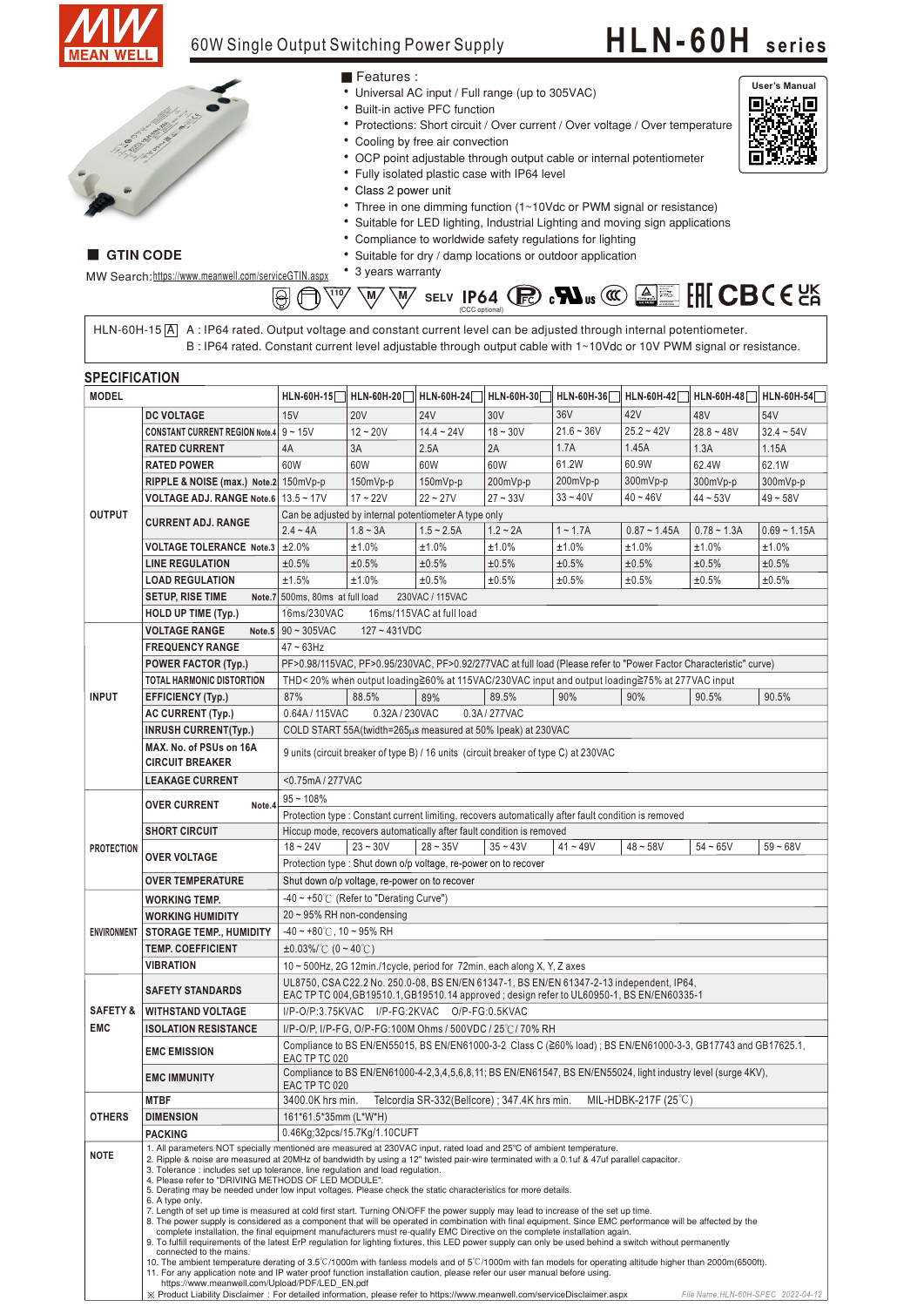

# 60W Single Output Switching Power Supply **HLN-60H seri es**

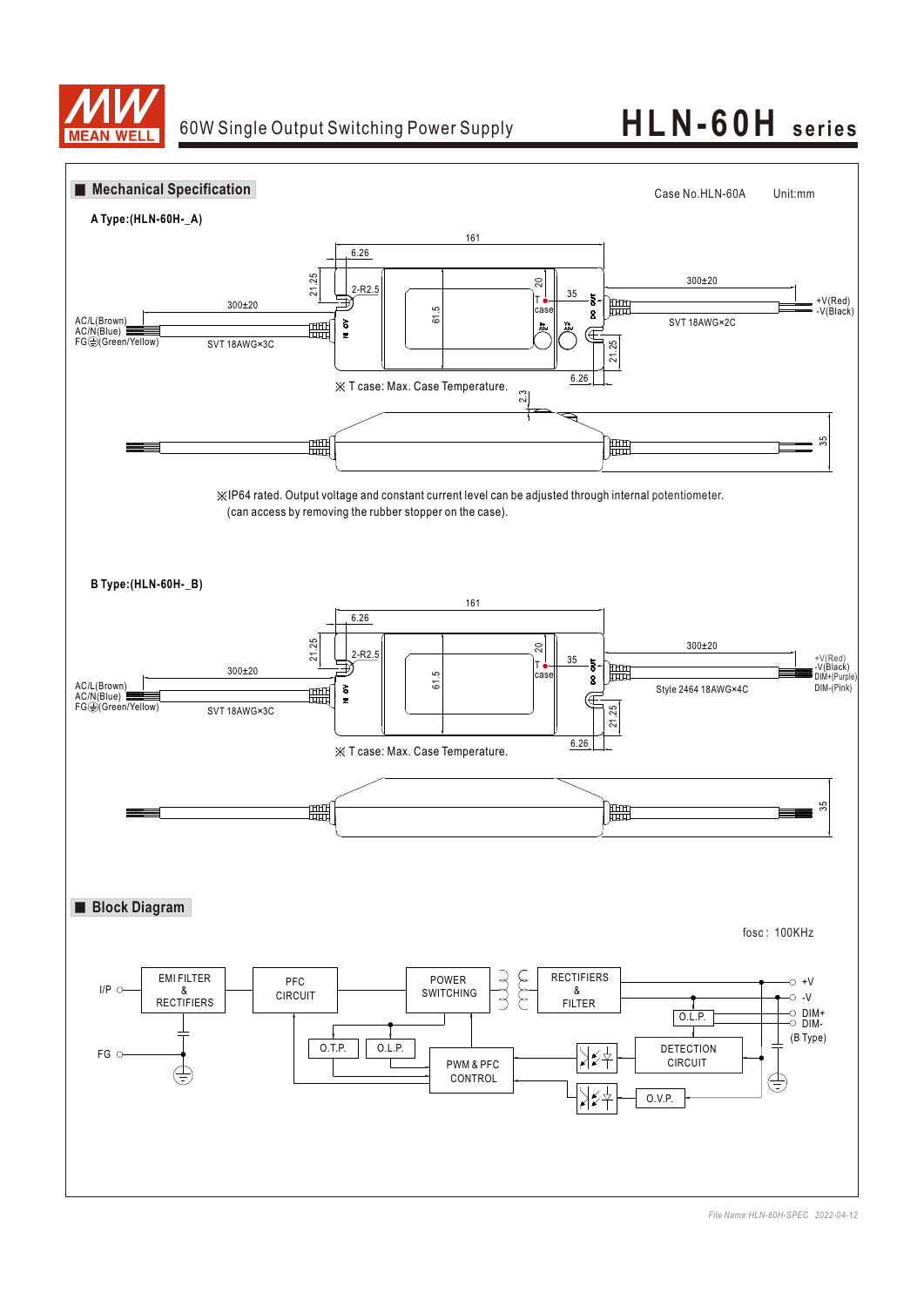

### 60W Single Output Switching Power Supply **HLN-60H seri es**

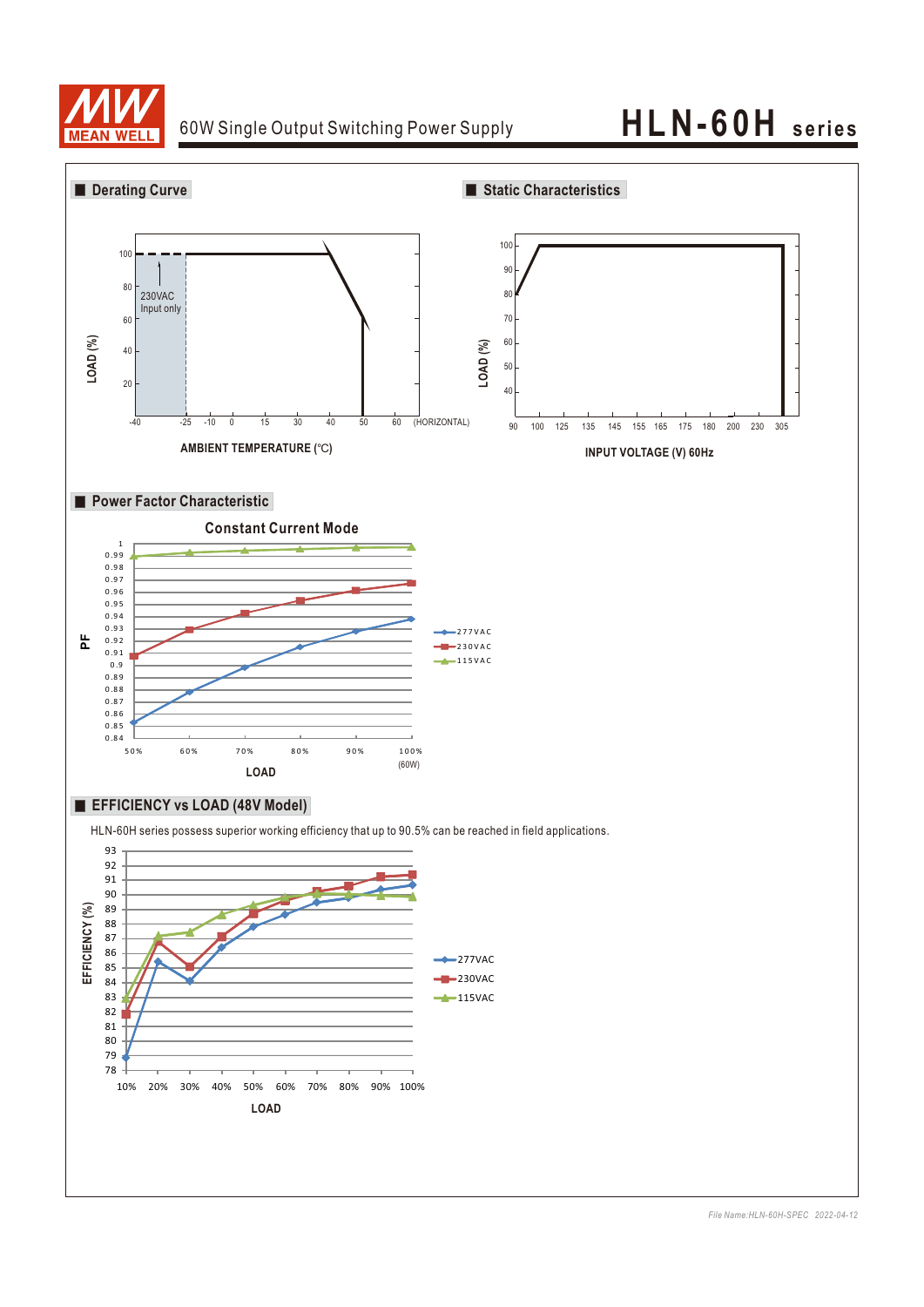

# 60W Single Output Switching Power Supply **HLN-60H series**

#### **DRIVING METHODS OF LED MODULE**

There are two major kinds of LED drive method "direct drive" and "with LED driver".

A typical LED power supply may either work in "constant voltage mode (CV) or constant current mode (CC)" to drive the LEDs.

Mean Well's LED power supply with CV+ CC characteristic can be operated at both CV mode (with LED driver, at area (A) and CC mode (direct drive, at area (B).



Typical LED power supply I-V curve

In the constant current region, the highest voltage at the output of the driver depends on the configuration of the end systems.

Should there be any compatibility issues, please contact MEAN WELL.

#### **DIMMING OPERATION(for B-type only)**



※ Built-in 3 in 1 dimming function, IP64 rated. Output constant current level can be adjusted through output cable by connecting a resistance or 1 ~ 10Vdc or 10V PWM signal between DIM+ and DIM-.

※ Please DO NOT connect "DIM-" to "-V".

※ Reference resistance value for output current adjustment (Typical)

| Resistance<br>value         | Single driver                                                                                                | $10K\Omega$ | $20K\Omega$ | $30K\Omega$ | $40K\Omega$ | $50K\Omega$ | $60K\Omega$                                                      | $70K\Omega$ | $80K\Omega$ | $90K\Omega$ | $100K\Omega$ | OPEN     |
|-----------------------------|--------------------------------------------------------------------------------------------------------------|-------------|-------------|-------------|-------------|-------------|------------------------------------------------------------------|-------------|-------------|-------------|--------------|----------|
|                             | Multiple drivers<br>$\frac{1}{2}$ (N=driver quantity for synchronized   10K $\Omega/N$<br>dimming operation) |             |             |             |             |             | 20KQ/N 30KQ/N 40KQ/N 50KQ/N 60KQ/N 70KQ/N 80KQ/N 90KQ/N 1100KQ/N |             |             |             |              | -----    |
| Percentage of rated current |                                                                                                              | 10%         | 20%         | 30%         | 40%         | 50%         | 60%                                                              | 70%         | 80%         | 90%         | 100%         | 95%~108% |

※ 1 ~ 10V dimming function for output current adjustment (Typical)

| Dimming value               |     | 2V  | 3V  | 4V  | 5٧  | 6V  | 711 | 8V  | ۹V  | 10 <sub>V</sub> | <b>OPEN</b> |
|-----------------------------|-----|-----|-----|-----|-----|-----|-----|-----|-----|-----------------|-------------|
| Percentage of rated current | 10% | 20% | 30% | 40% | 50% | 60% | 70% | 80% | 90% | 100%            | 95%~108%    |

※ 10V PWM signal for output current adjustment (Typical): Frequency range:100Hz ~ 3KHz

| Duty value                  | 10% | 20% | 30% | 40% | 50% | 60% | 70% | 80% | 90% | 100% | <b>OPEN</b> |
|-----------------------------|-----|-----|-----|-----|-----|-----|-----|-----|-----|------|-------------|
| Percentage of rated current | 10% | 20% | 30% | 40% | 50% | 60% | 70% | 80% | 90% | 100% | 95%~108%    |